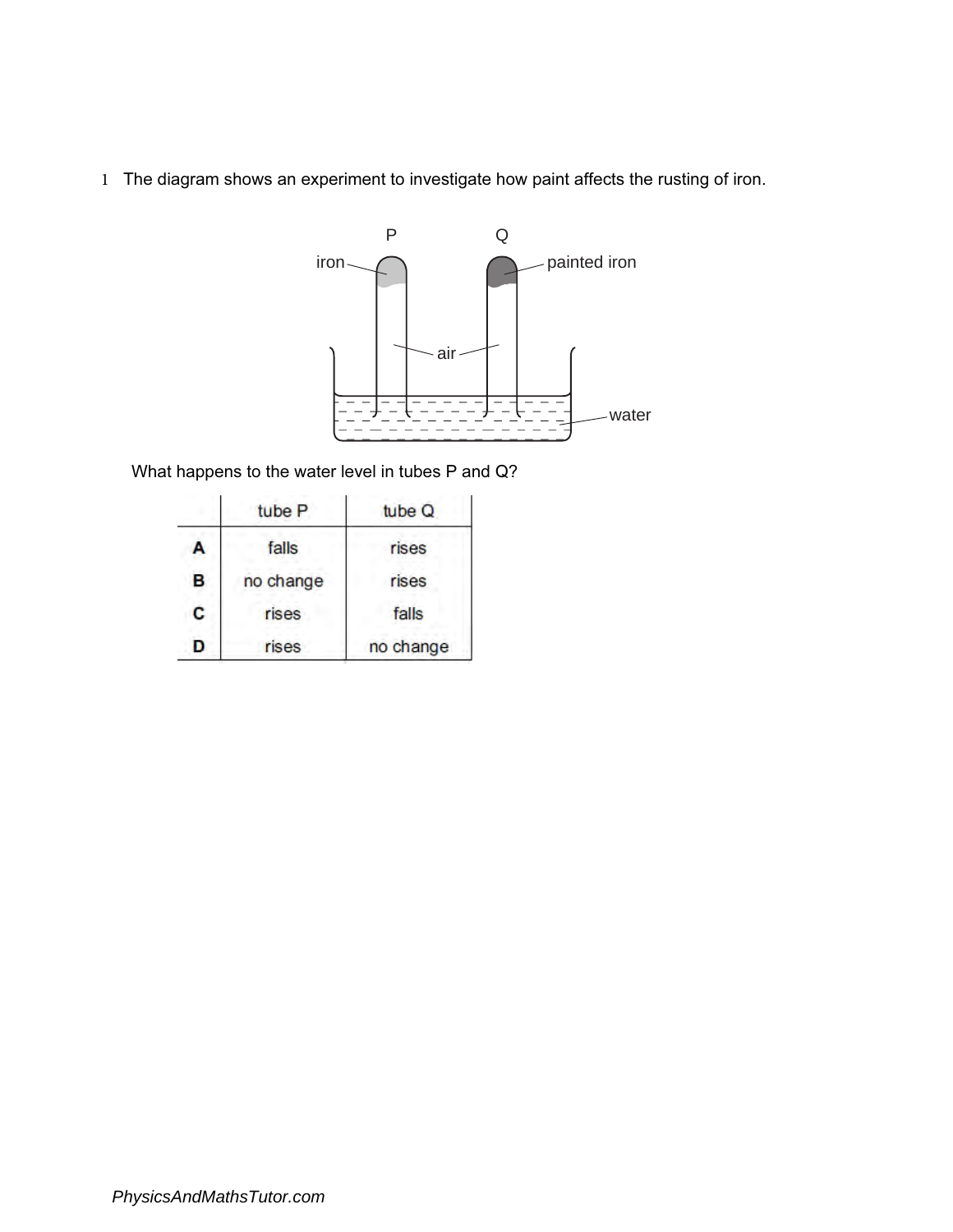2 A new planet has been discovered and its atmosphere has been analysed.



The table shows the composition of its atmosphere.

| qas            | percentage by volume |
|----------------|----------------------|
| carbon dioxide |                      |
| nitrogen       | 72                   |
| oxygen         | 24                   |

Which gases are present in the atmosphere of the planet in a higher percentage than they are in the Earth's atmosphere?

- A carbon dioxide and oxygen
- **B** carbon dioxide only
- C nitrogen and oxygen
- D nitrogen only
- 3 Which pollutant found in air does not have an effect on respiration?
	- A carbon monoxide
	- **B** lead compounds
	- C oxides of nitrogen
	- D sulfur dioxide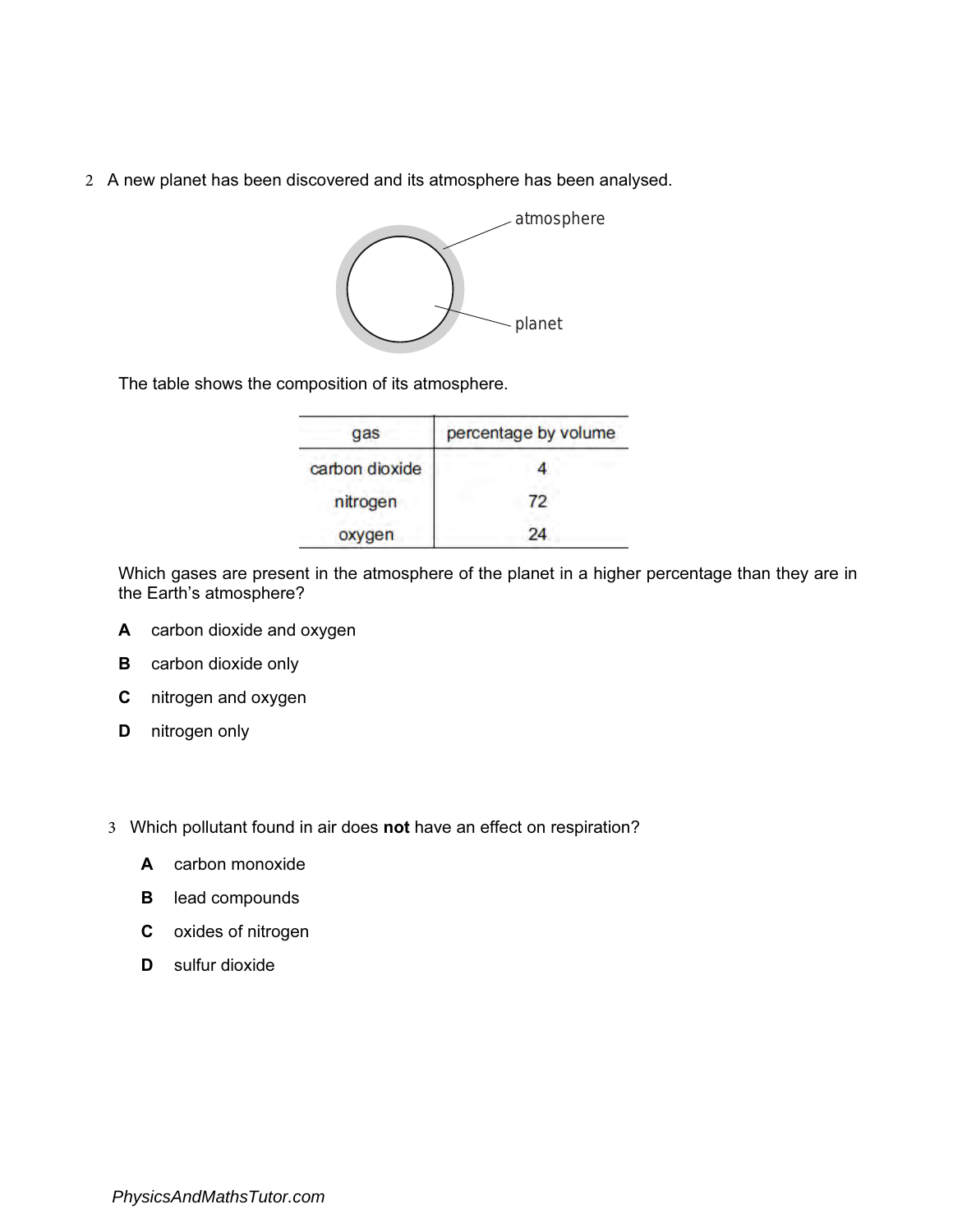4 Sulfur dioxide, carbon monoxide and oxides of nitrogen are common gaseous pollutants found in the air.

Which pollutants contribute to acid rain?

- A carbon monoxide and sulfur dioxide
- **B** oxides of nitrogen and sulfur dioxide
- C oxides of nitrogen only
- **D** sulfur dioxide only
- 5 The following substances can be formed when petrol is burnt in a car engine.

Which substance is the main cause of acid rain?

- A carbon
- **B** carbon monoxide
- C nitrogen dioxide
- D water
- 6 Which is a use of oxygen?
	- A as the gas in a lamp
	- **B** to react with ethene to form ethanol
	- C to react with methane in a Bunsen burner
	- D to react with hematite to form iron
- 7 Carbon monoxide is an air pollutant produced when petrol is burned in a car engine.

Why is carbon monoxide considered to be an air pollutant?

- A It causes climate change.
- **B** It causes the corrosion of buildings.
- C It is a significant greenhouse gas.
- D It is poisonous.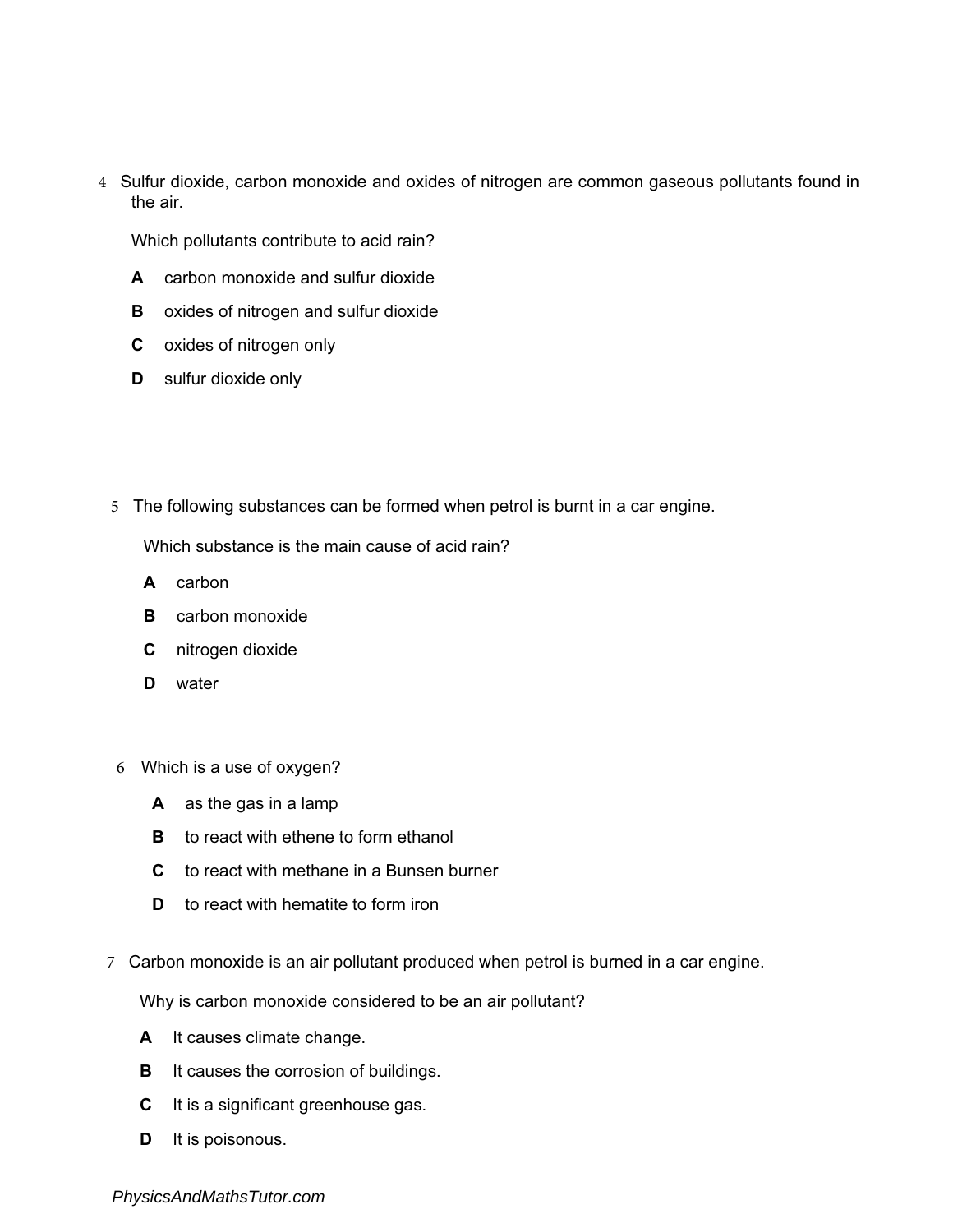8 The apparatus shown is set up and left for a week.



Which diagram shows the level of the water at the end of the week?



9 Carbon monoxide is an air pollutant produced when petrol is burned in a car engine.

Why is carbon monoxide considered to be an air pollutant?

- A It causes climate change.
- **B** It causes the corrosion of buildings.
- C It is a significant greenhouse gas.
- D It is poisonous.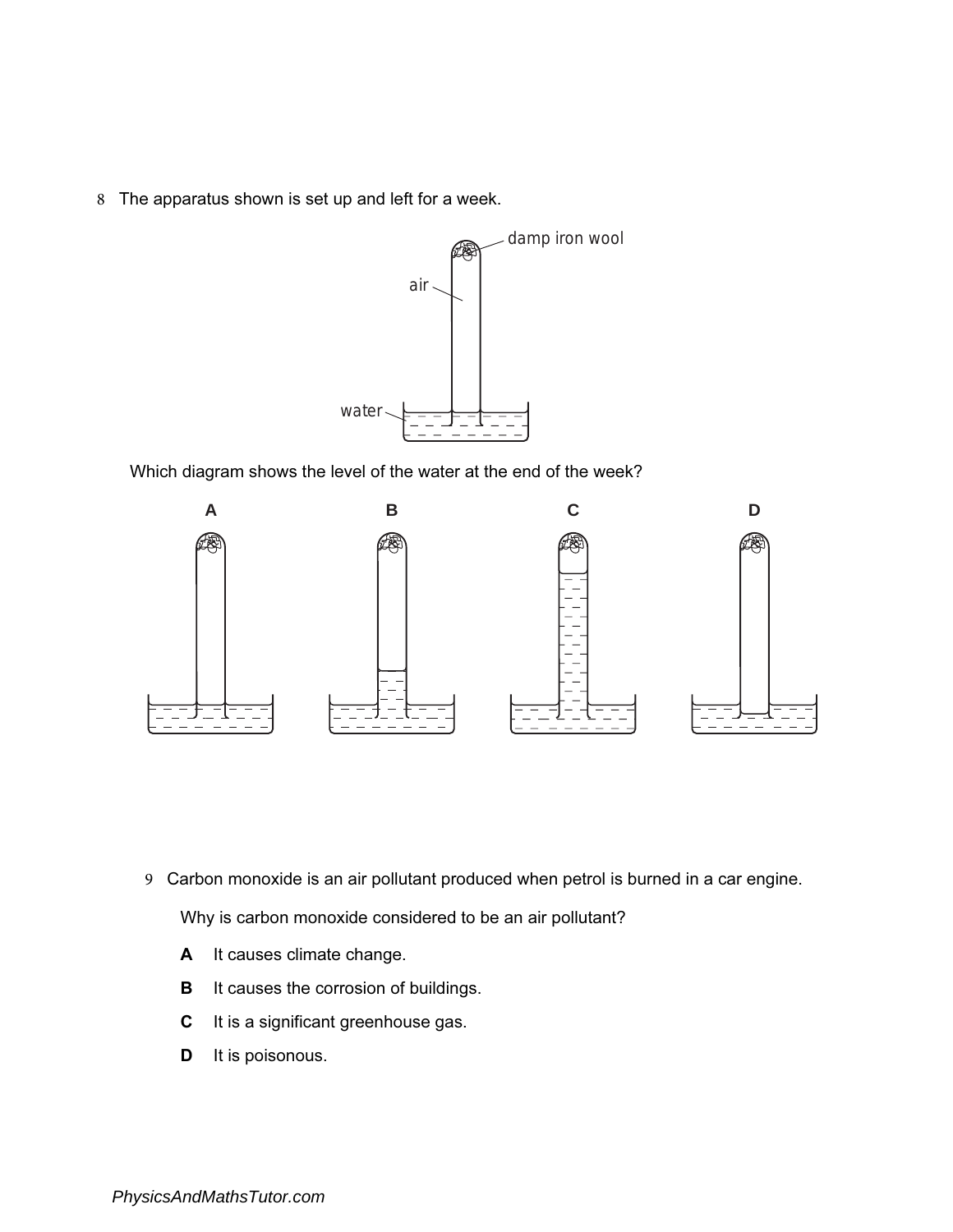10 A farmer moves his cows into a concrete shelter for protection.

There is little access for fresh air once the door is closed.

Which gases would increase in amount in the shelter?

- A carbon dioxide and carbon monoxide
- **B** carbon dioxide and methane
- C carbon monoxide and oxygen
- **D** methane and oxygen
- 11 Which gas is not found in clean air?
	- A carbon dioxide
	- **B** carbon monoxide
	- C nitrogen
	- D oxygen
- 12 The pollutants released into the air from car exhausts and some power stations include oxides of the type  $XO$  and  $YO<sub>2</sub>$ .

What are X and Y?

| carbon only         | nitrogen only               |
|---------------------|-----------------------------|
| carbon only         | nitrogen and sulfur only    |
| carbon and nitrogen | carbon and nitrogen only    |
| carbon and nitrogen | carbon, nitrogen and sulfur |

- 13 Which statement about rusting is not correct?
	- A Only oxygen is needed for rusting.
	- **B** Painting can stop iron gates rusting.
	- C Rust is hydrated iron(III) oxide.
	- D Water and oxygen are both needed for rusting.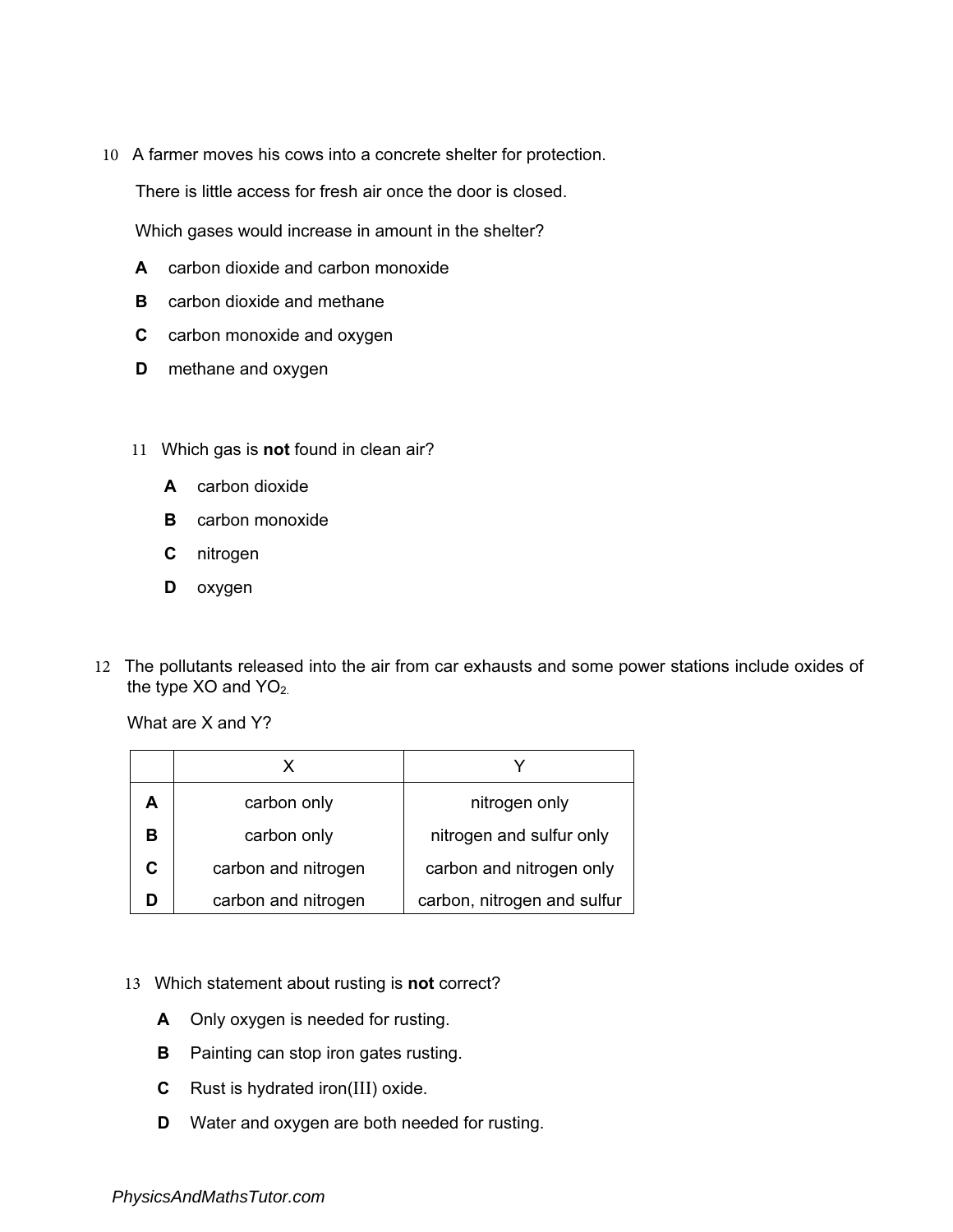14 Carbon monoxide is given out from the exhaust of vehicles that burn fossil fuels.

|   | acidic | toxic |
|---|--------|-------|
| A | no     | no    |
| B | no     | yes   |
| C | yes    | no    |
| D | es     | es    |

Which row shows why carbon monoxide is a pollutant?

15 A steel bicycle which had been left outdoors for several months was starting to rust.

What would **not** reduce the rate of corrosion?

- A Remove the rust and paint the bicycle.
- **B** Remove the rust and store the bicycle in a dry shed.
- C Remove the rust and wipe the bicycle with a clean damp cloth.
- **D** Remove the rust and wipe the bicycle with an oily cloth.
- 16 Oxygen is a reactive element.

Which row shows which of oxygen's reactions are useful?

|   | fuel<br>combustion | rusting | steel<br>manufacture |
|---|--------------------|---------|----------------------|
| А | no                 | no      | yes                  |
| В | no                 | yes     | no                   |
| C | yes                | no      | yes                  |
| D | yes                | ves     | no                   |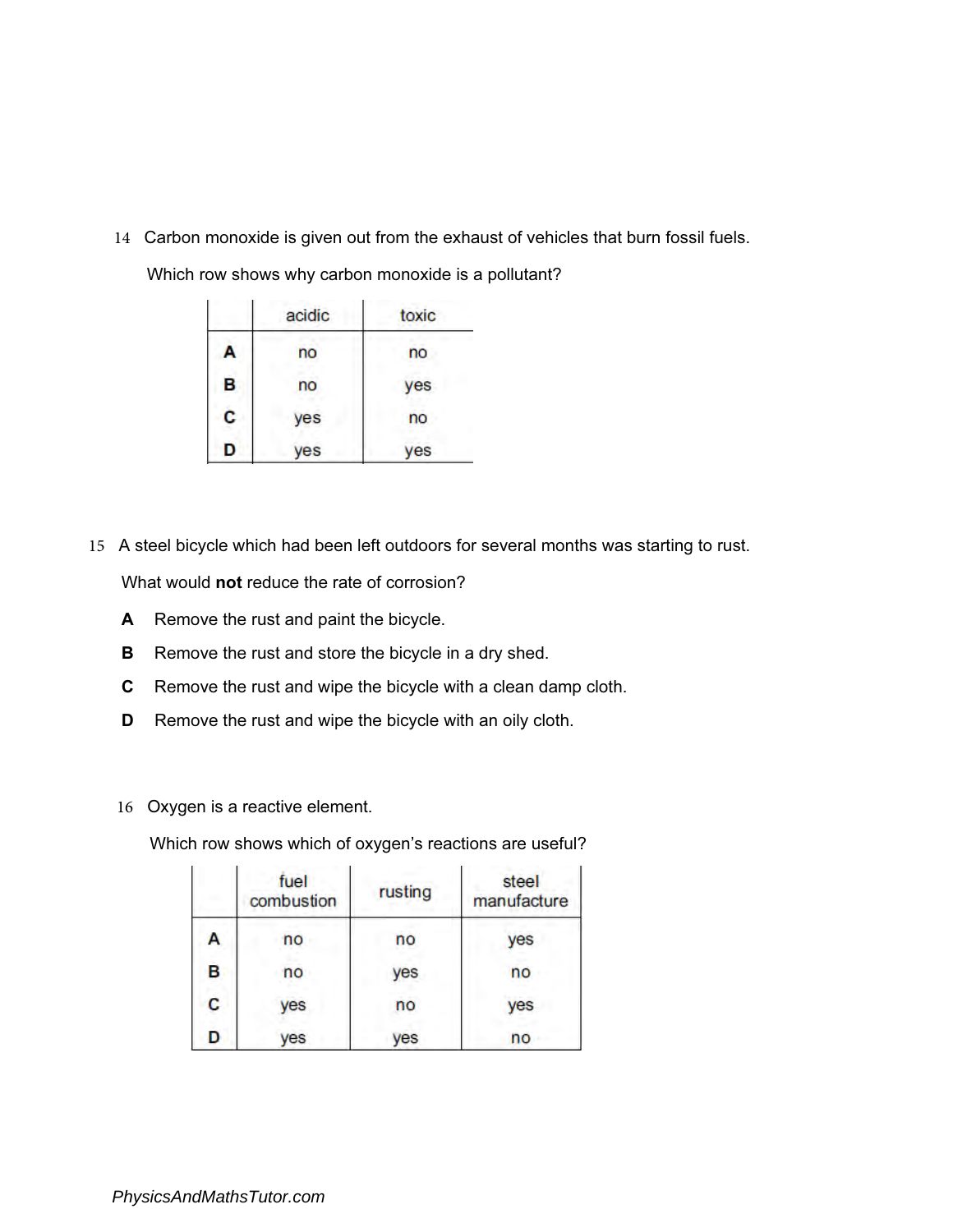- 17 Which method is not used for rust prevention?
	- A coating working parts of industrial machinery with oil
	- **B** covering wire for gardening use with plastic
	- C immersing gardening tools in water for storage
	- **D** painting car bodies
- 18 Which of these gases is an atmospheric pollutant?
	- 1 carbon monoxide
	- 2 nitrogen dioxide
	- 3 sulfur dioxide
	- A 1 only B 2 only C 3 only D 1, 2 and 3
- 19 A sample of air from a town centre was analysed and found to contain mainly nitrogen and oxygen, but also traces of the four gases below.

Which of these gases is a pollutant?

- A argon
- **B** carbon dioxide
- C sulfur dioxide
- D water vapour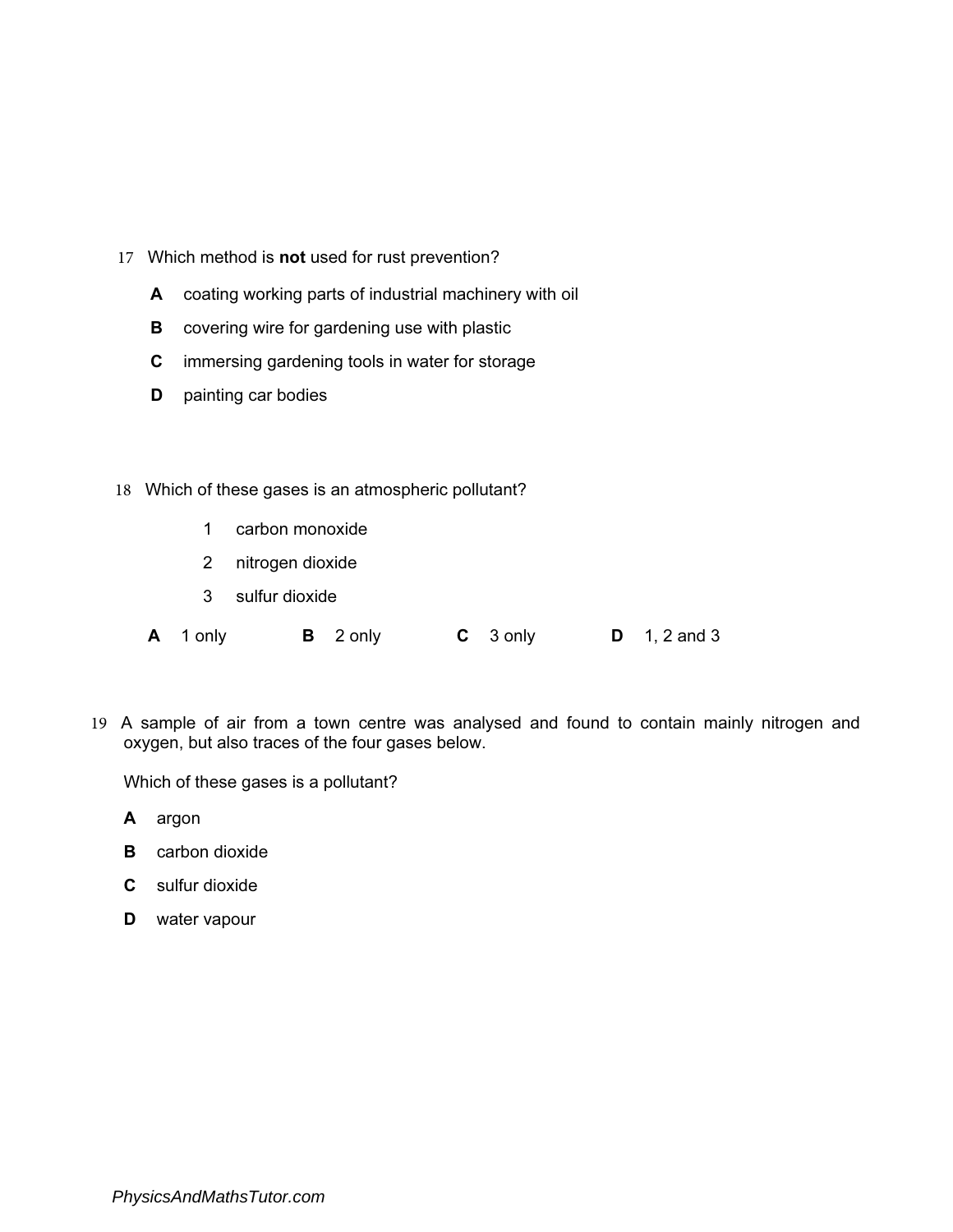## 20 The diagram shows experiments involving the rusting of iron.



The following results were suggested.

- 1 In tube P, the iron nails rust.
- 2 In tube Q, the iron nails do not rust.
- 3 In tube R, the iron nails do not rust.

Which results are correct?

- A 1 and 2 only
- B 1 and 3 only
- C 2 and 3 only
- $D$  1, 2
- 21 Which reaction involves oxidation?
	- A heating hydrated copper(II) sulfate in the air
	- **B** polymerisation of ethene
	- C rusting of iron
	- **D** thermal decomposition of calcium carbonate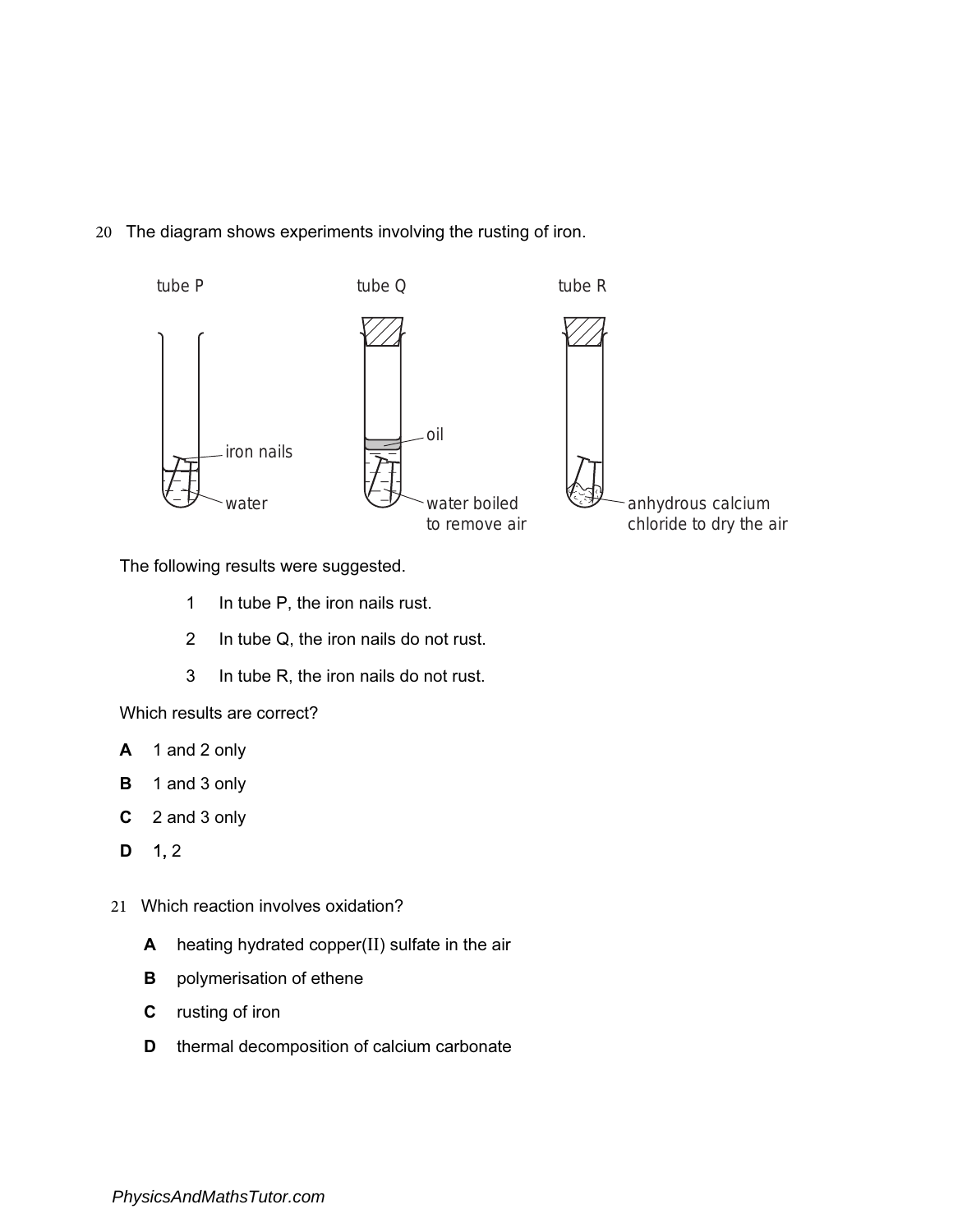- 22 Which is an air pollutant that affects a part of the body other than the lungs and blood system?
	- A lead compounds
	- **B** nitrogen
	- C oxides of nitrogen
	- **D** sulfur dioxide
- 23 A man blows up a balloon.

What is the approximate composition of his exhaled air in the balloon?

|   | % composition  |        |          |
|---|----------------|--------|----------|
|   | carbon dioxide | oxygen | nitrogen |
| A | 0.03           | 20     | 79       |
| в | 0.03           | 79     | 20       |
| С |                | 16     | 79       |
| D |                | 20     | 75       |

24 Four steel paper clips are treated as described before being placed in a beaker of water.

Which paper clip rusts most quickly?

- A coated with grease
- **B** dipped in paint and allowed to dry
- C electroplated with zinc
- D washed with soap and rinsed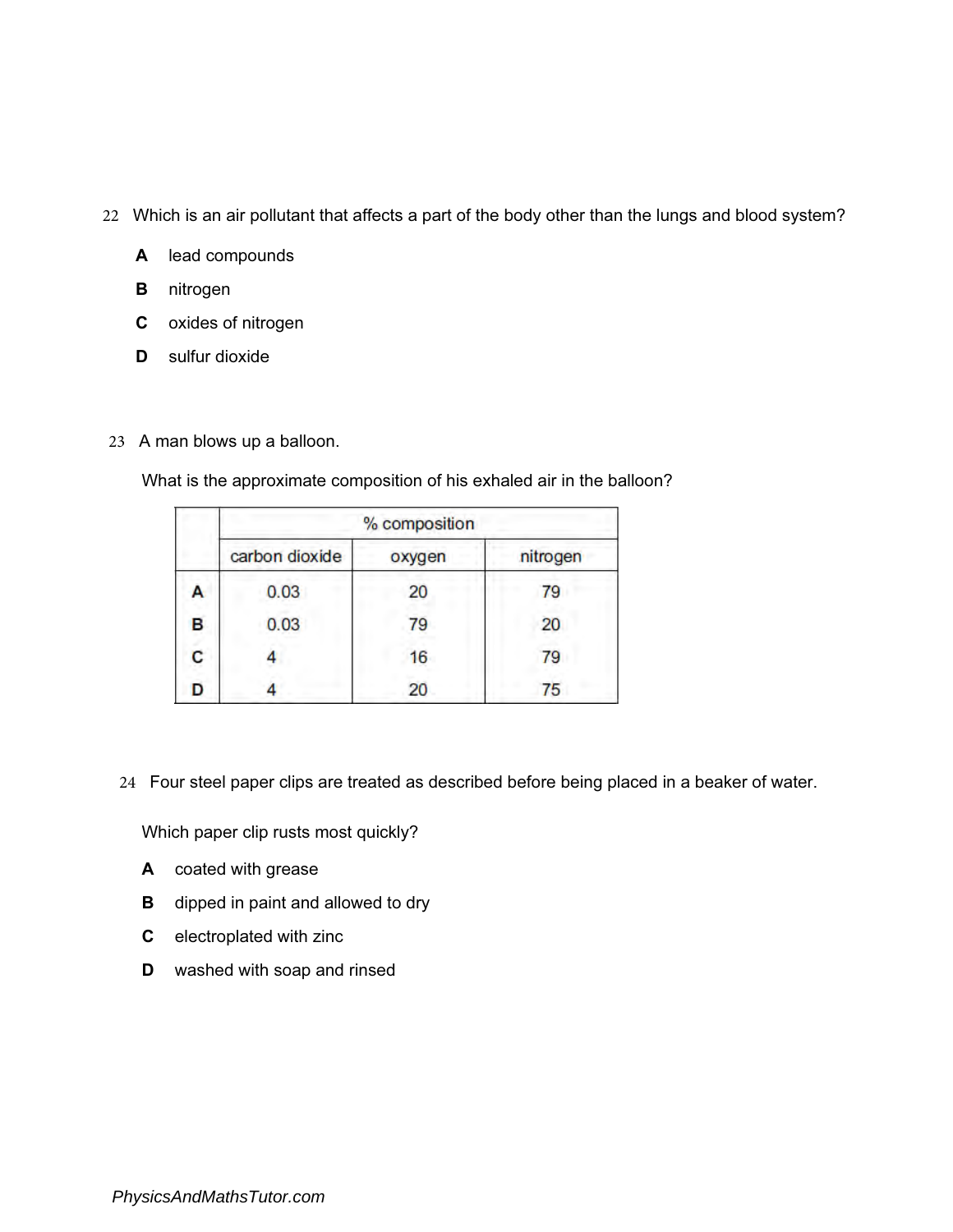25 A piece of uncoated iron and three pieces of iron with various coatings were left exposed to the air.

Which piece of iron would rust?

- A the painted piece
- **B** the tin-coated piece
- C the uncoated piece
- D the zinc-coated piece
- 26 Sulfur dioxide,  $SO_2$ , nitrogen dioxide,  $NO_2$ , and carbon monoxide, CO, are air pollutants.

Which row correctly shows their major source?

|   | motor car engines    | power stations                    |
|---|----------------------|-----------------------------------|
| А | CO                   | NO <sub>2</sub> , SO <sub>2</sub> |
| B | NO <sub>2</sub> , CO | SO <sub>2</sub>                   |
| c | $SO_2$ , $NO_2$      | CO                                |
| D | SO <sub>2</sub>      | NO <sub>2</sub> , CO              |

27 Acid rain is formed when sulfur dioxide and oxides of nitrogen dissolve in rain water.

Which problem is not caused by acid rain?

- A breathing difficulties
- **B** dying trees
- C erosion of statues
- D lowered pH of lakes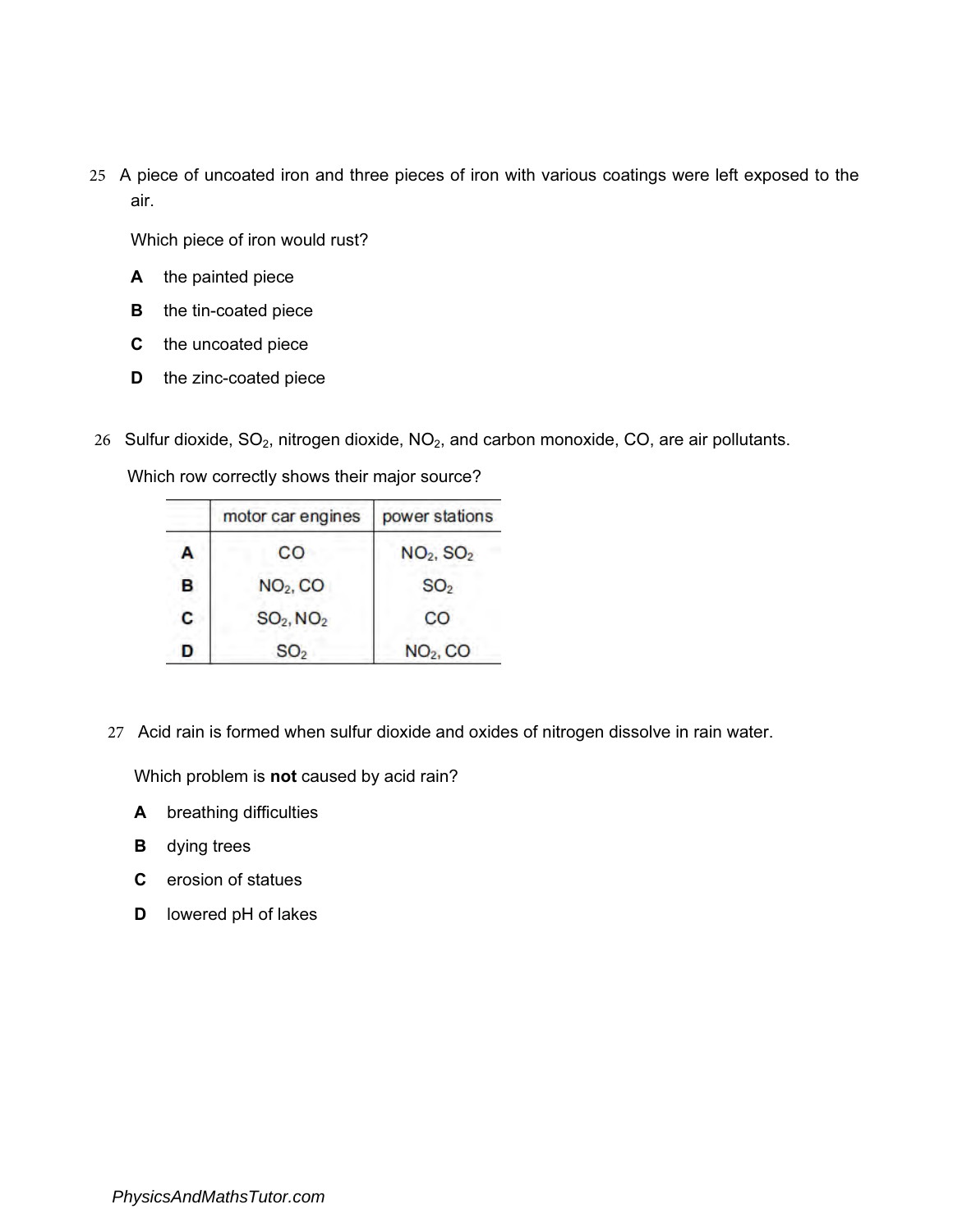28 The diagrams show four uses of iron.

In which of these uses is the iron most likely to rust?



- 29 Which air pollutant is not made when coal burns in a power station?
	- A carbon monoxide
	- B lead compounds
	- C nitrogen oxides
	- **D** sulfur dioxide
- 30 Iron rusts. This process involves the ……1…… of iron. Rusting can be prevented by covering the iron with grease or paint which stops ……2…… from reaching the surface of the iron.

Which words correctly complete gaps 1 and 2?

| A | oxidation | nitrogen |
|---|-----------|----------|
| В | oxidation | oxygen   |
| C | reduction | nitrogen |
| D | reduction | oxygen   |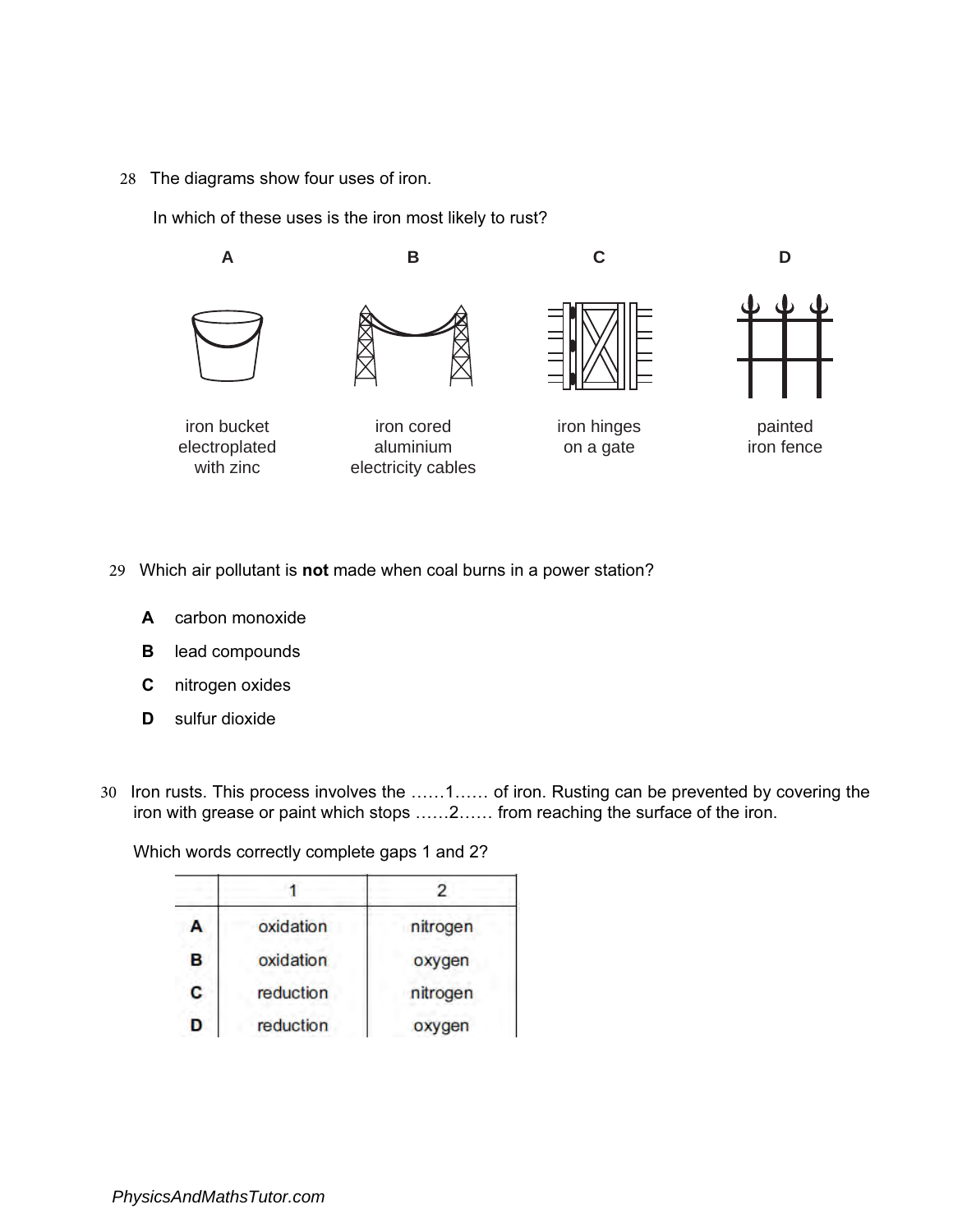31 Oxides of nitrogen are given out from car exhausts.

Which row best shows why oxides of nitrogen are unwanted?

|   | acidic | toxic |
|---|--------|-------|
| A | no     | no    |
| B | no     | yes   |
| C | yes    | no    |
| D | yes    | es    |

32 Iron rusts when it reacts with ……1……

Rusting can be prevented by covering the iron with a more reactive metal, such as ……2……

Which words correctly complete gaps 1 and 2?

|   |                  | 2         |
|---|------------------|-----------|
| А | oxygen           | copper    |
| в | oxygen           | magnesium |
| C | oxygen and water | copper    |
| D | oxygen and water | magnesium |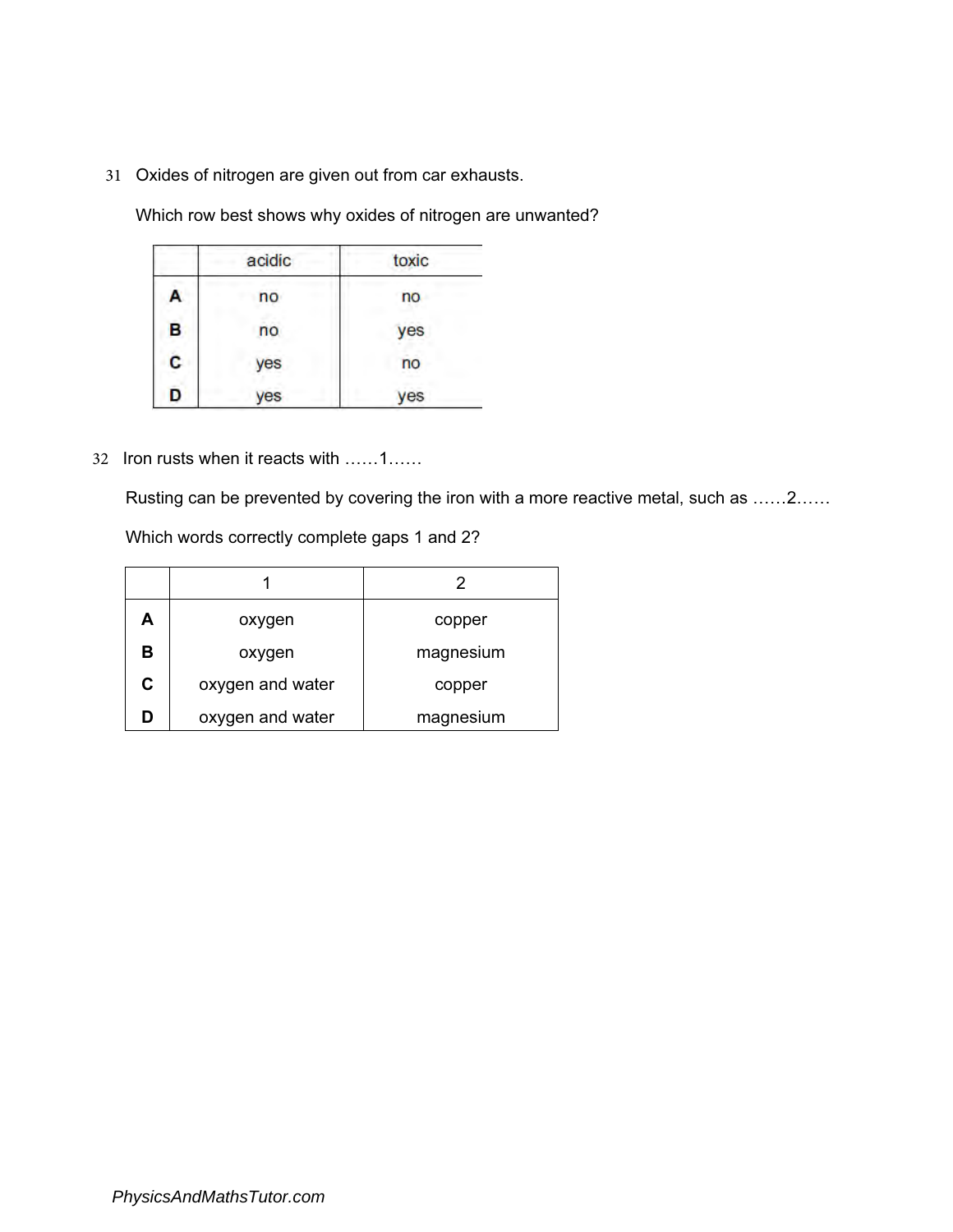33 The diagrams show two processes.



For which processes is oxygen involved?

|   | rusting | welding |
|---|---------|---------|
| А |         |         |
| B |         |         |
| c |         |         |
| D |         |         |

34 A factory burns coal with a high sulfur content.

Which pollutant is **most** likely to lead to the death of trees?

- A carbon dioxide
- **B** carbon monoxide
- C lead compounds
- D sulfur dioxide
- 35 What is the correct order of abundance of the gases in the air?
	- A nitrogen  $\rightarrow$  oxygen  $\rightarrow$  argon  $\rightarrow$  carbon dioxide
	- **B** nitrogen  $\rightarrow$  oxygen  $\rightarrow$  carbon dioxide  $\rightarrow$  argon
	- C oxygen  $\rightarrow$  nitrogen  $\rightarrow$  argon  $\rightarrow$  carbon dioxide
	- D oxygen  $\rightarrow$  nitrogen  $\rightarrow$  carbon dioxide  $\rightarrow$  argon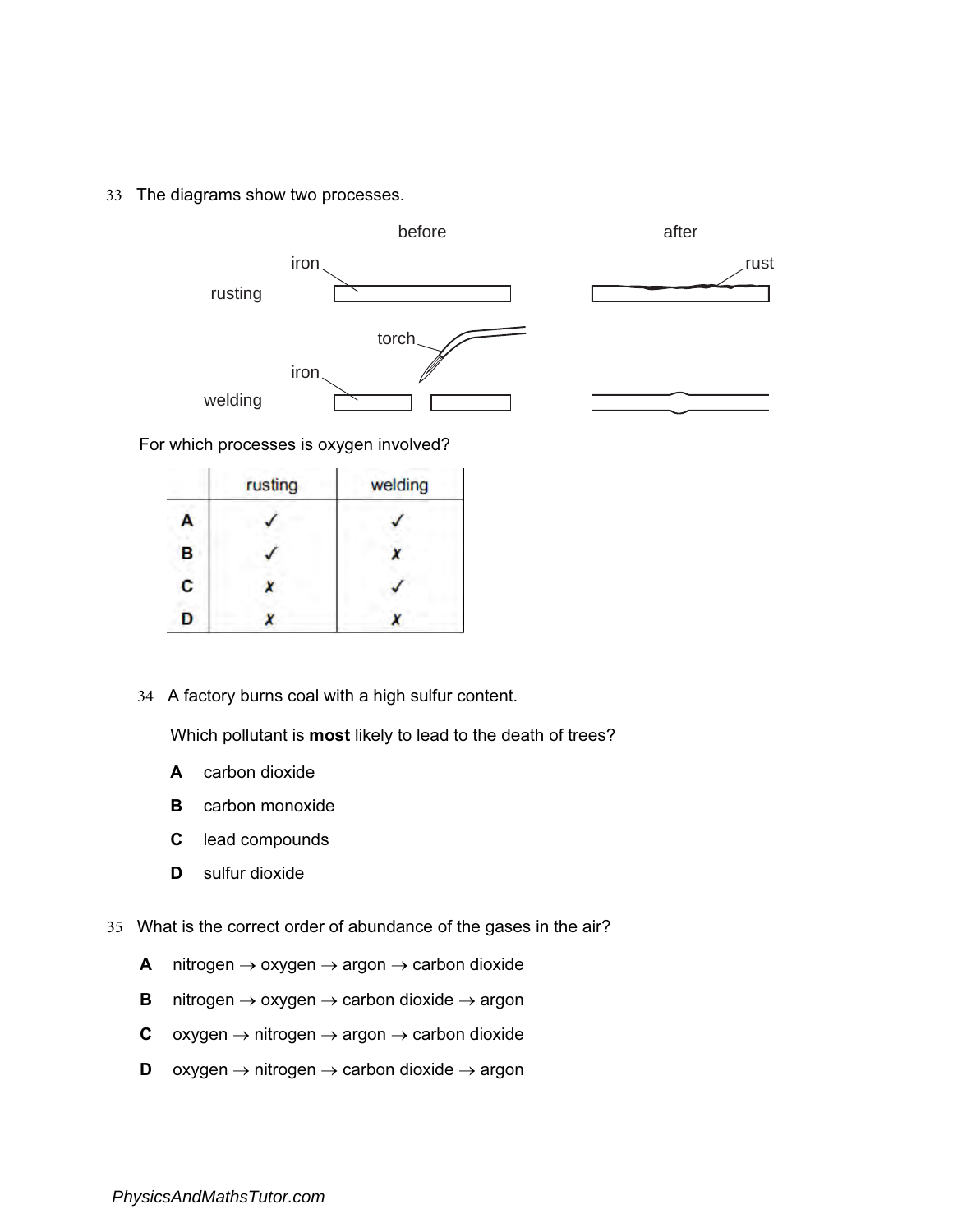36 The diagram shows an experiment to investigate how paint affects the rusting of iron.



What happens to the water level in tubes P and Q?

|   | tube <sub>P</sub> | tube Q    |
|---|-------------------|-----------|
| А | falls             | rises     |
| В | no change         | rises     |
| С | rises             | falls     |
| D | rises             | no change |

37 Argon is a noble gas used to fill light bulbs.

What is the approximate percentage of argon in air?

| <b>A</b> 1% |  | <b>B</b> 20% | $C$ 79% |  |  | $D$ 99% |
|-------------|--|--------------|---------|--|--|---------|
|-------------|--|--------------|---------|--|--|---------|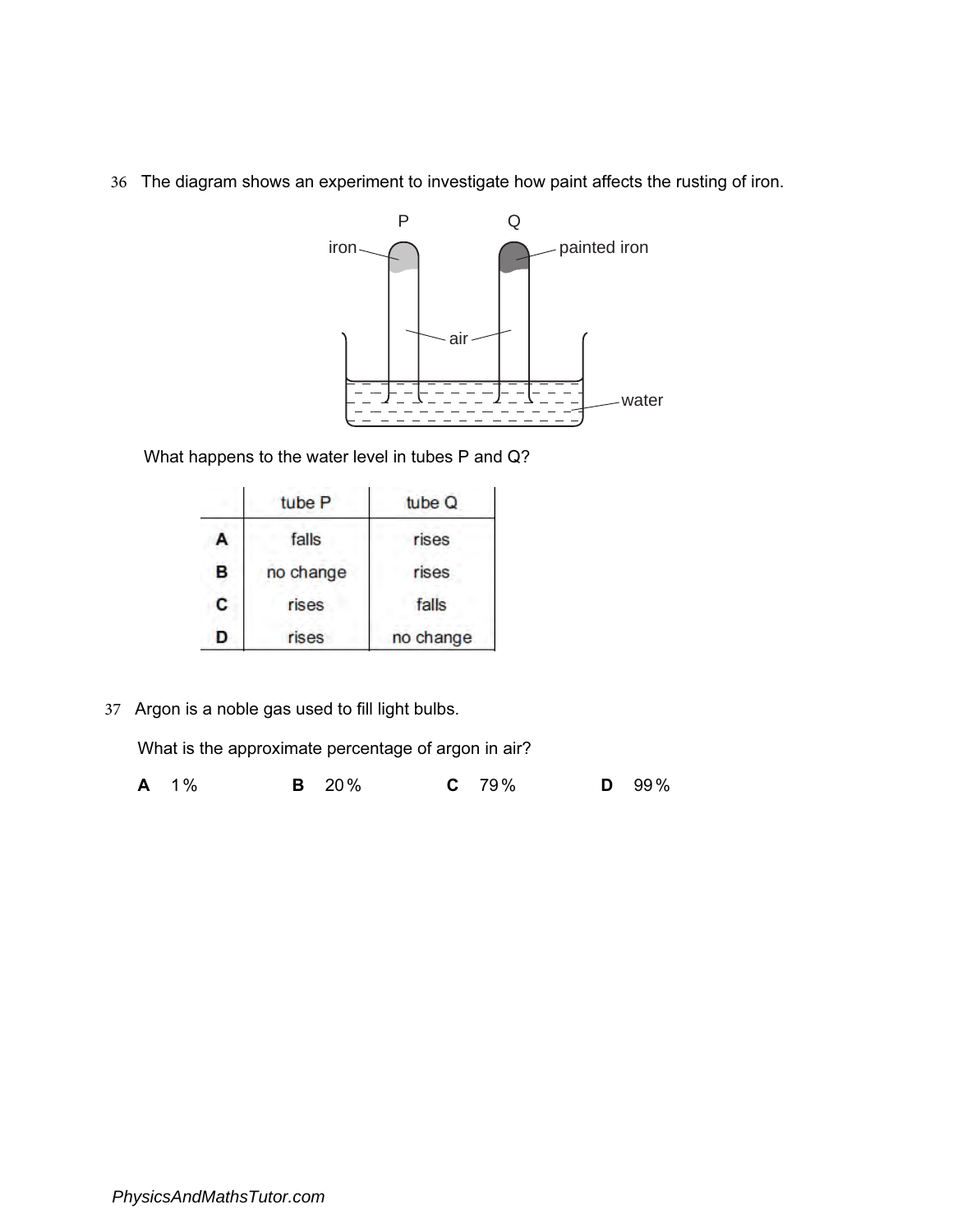38 The experiment shown was set up to investigate the rusting of iron.



Rusting occurs in this experiment because of the presence of

- A hydrogen and oxygen.
- **B** nitrogen and oxygen.
- C nitrogen and water.
- D oxygen and water.
- 39 Coal is a fossil fuel.

Which gas is not formed when coal burns?

- A carbon dioxide
- **B** carbon monoxide
- C methane
- D sulfur dioxide
- 40 Which is a use of oxygen?
	- A filling balloons
	- B filling light bulbs
	- C food preservation
	- D making steel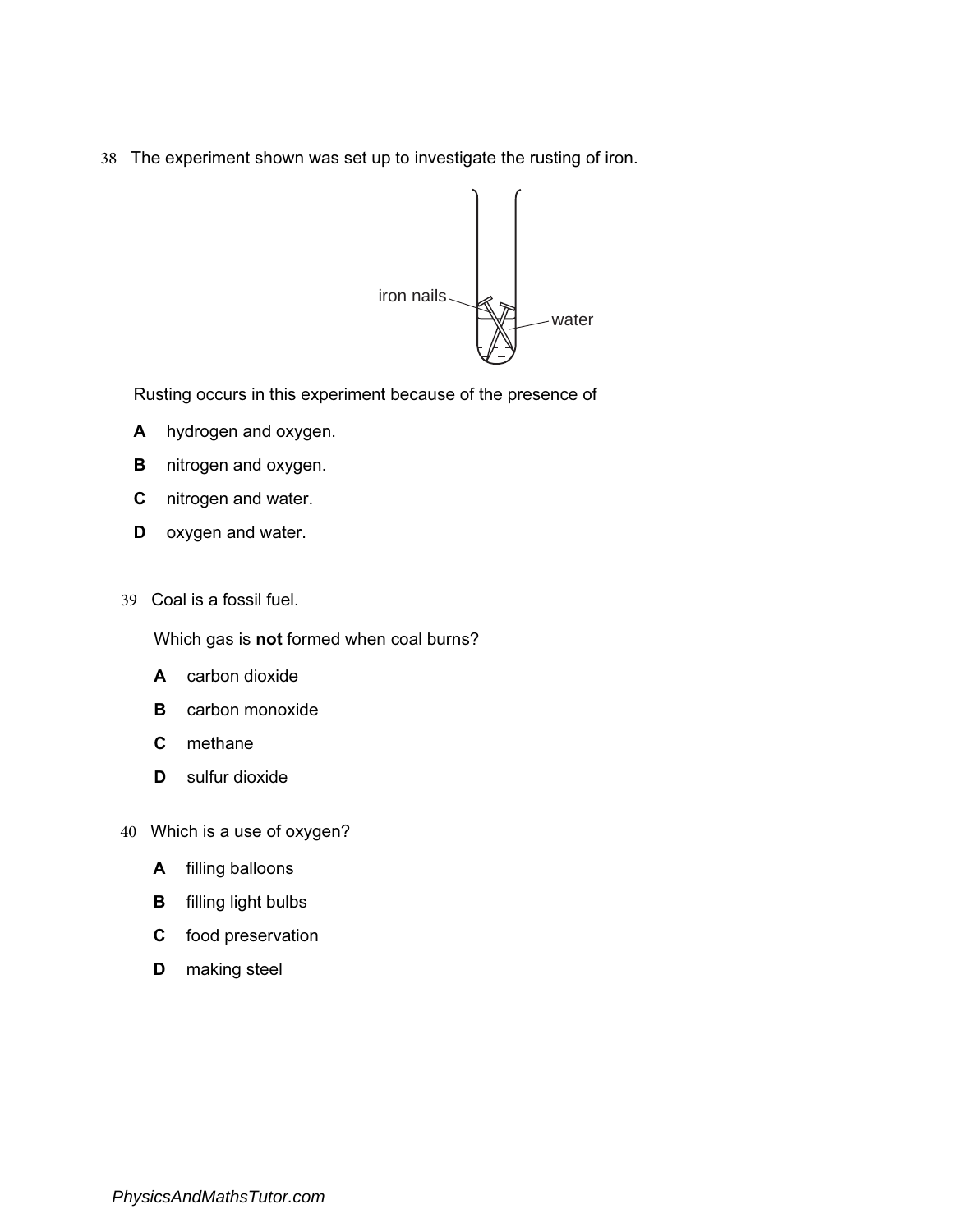41 A new planet has been discovered and its atmosphere has been analysed.



The table shows the composition of the atmosphere.

| gas            | percentage by volume |
|----------------|----------------------|
| carbon dioxide |                      |
| nitrogen       | 72                   |
| oxygen         | 24                   |

Which gases are present in the atmosphere of the planet in a higher percentage than they are in the Earth's atmosphere?

- A carbon dioxide and oxygen
- **B** carbon dioxide only
- C nitrogen and oxygen
- D nitrogen only
- 42 Carbon monoxide is an air pollutant produced when petrol is burned in a car engine.

Why is carbon monoxide considered to be an air pollutant?

- A It causes global warming.
- **B** It causes the corrosion of buildings.
- C It is a greenhouse gas.
- **D** It is poisonous.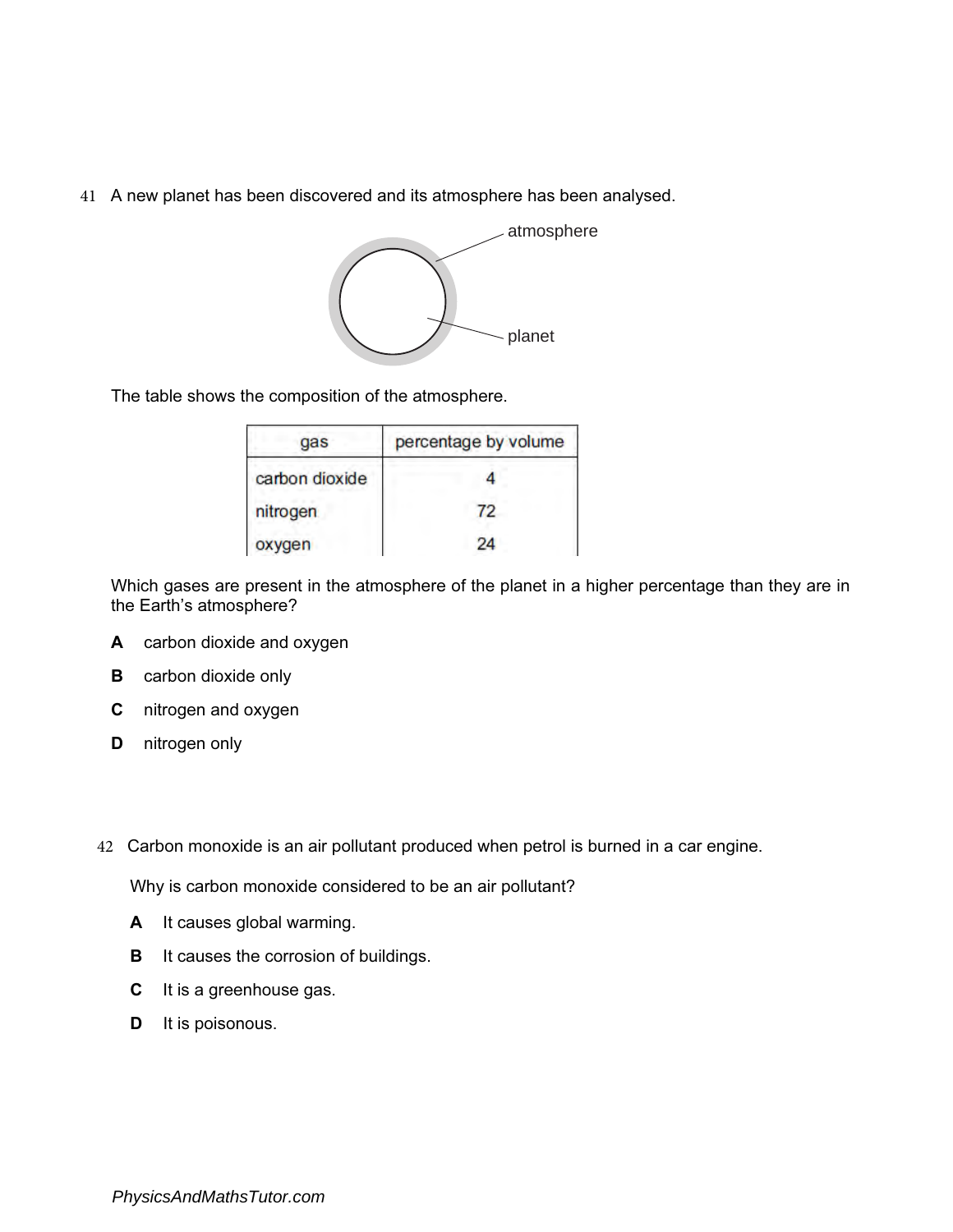

43 Dry air is passed over hot copper until all the oxygen has reacted.

The volume of gas at the end of the reaction is 120 cm<sup>3</sup>.

What is the starting volume of dry air?

- **A**  $132 \text{ cm}^3$  **B**  $150 \text{ cm}^3$  **C**  $180 \text{ cm}^3$  **D**  $600 \text{ cm}^3$
- 44 In which row is the air pollutant not correctly matched with its source?

|    | air pollutant   | source                              |
|----|-----------------|-------------------------------------|
| A  | carbon monoxide | incomplete combustion of fuels      |
| в  | lead compounds  | burning petrol in cars              |
| C. | nitrogen oxides | decomposing vegetation              |
|    | sulfur dioxide  | burning coal and other fossil fuels |

45 Iron is a metal that rusts in the presence of oxygen and water.

Mild steel is used for ……1…… and is prevented from rusting by ……2…… Stainless steel is prevented from rusting by ……3…… it with another metal.

Which words correctly complete gaps 1, 2 and 3?

|   |            |          | 3        |
|---|------------|----------|----------|
| A | car bodies | greasing | covering |
| в | car bodies | painting | mixing   |
| C | cutlery    | greasing | covering |
| Ŋ | cutlery    | painting | mixing   |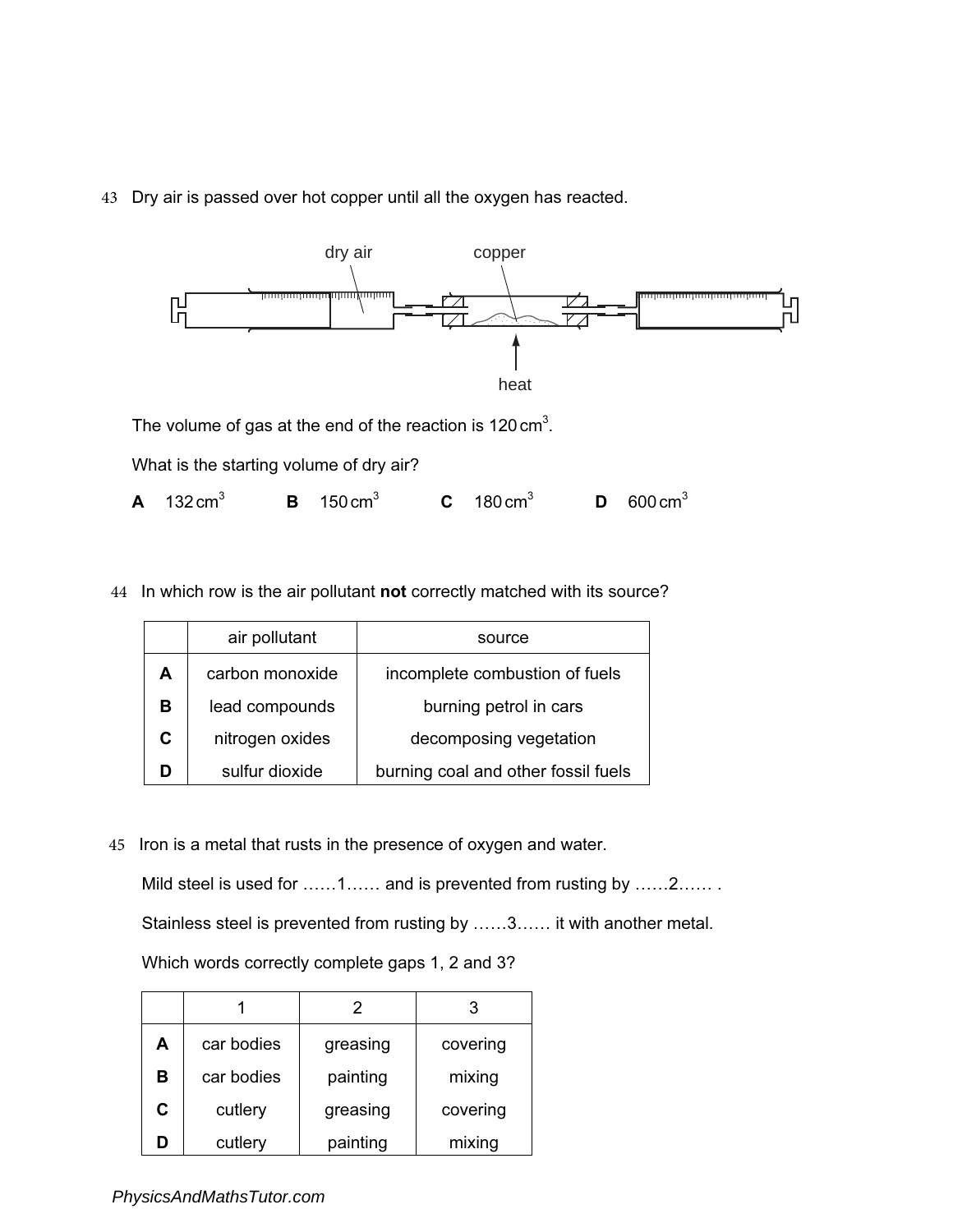46 The diagram shows the composition by volume of air.



What is X?

- A argon
- **B** carbon dioxide
- C nitrogen
- **D** oxygen

47 Statement 1: Alloying iron with other materials to form stainless steel prevents iron from rusting by excluding oxygen.

Statement 2: Painting, oiling and electroplating are all methods of preventing iron from rusting.

Which is correct?

- A Both statements are correct and statement 2 explains statement 1.
- B Both statements are correct but statement 2 does not explain statement 1.
- C Statement 1 is correct but statement 2 is incorrect.
- D Statement 2 is correct but statement 1 is incorrect.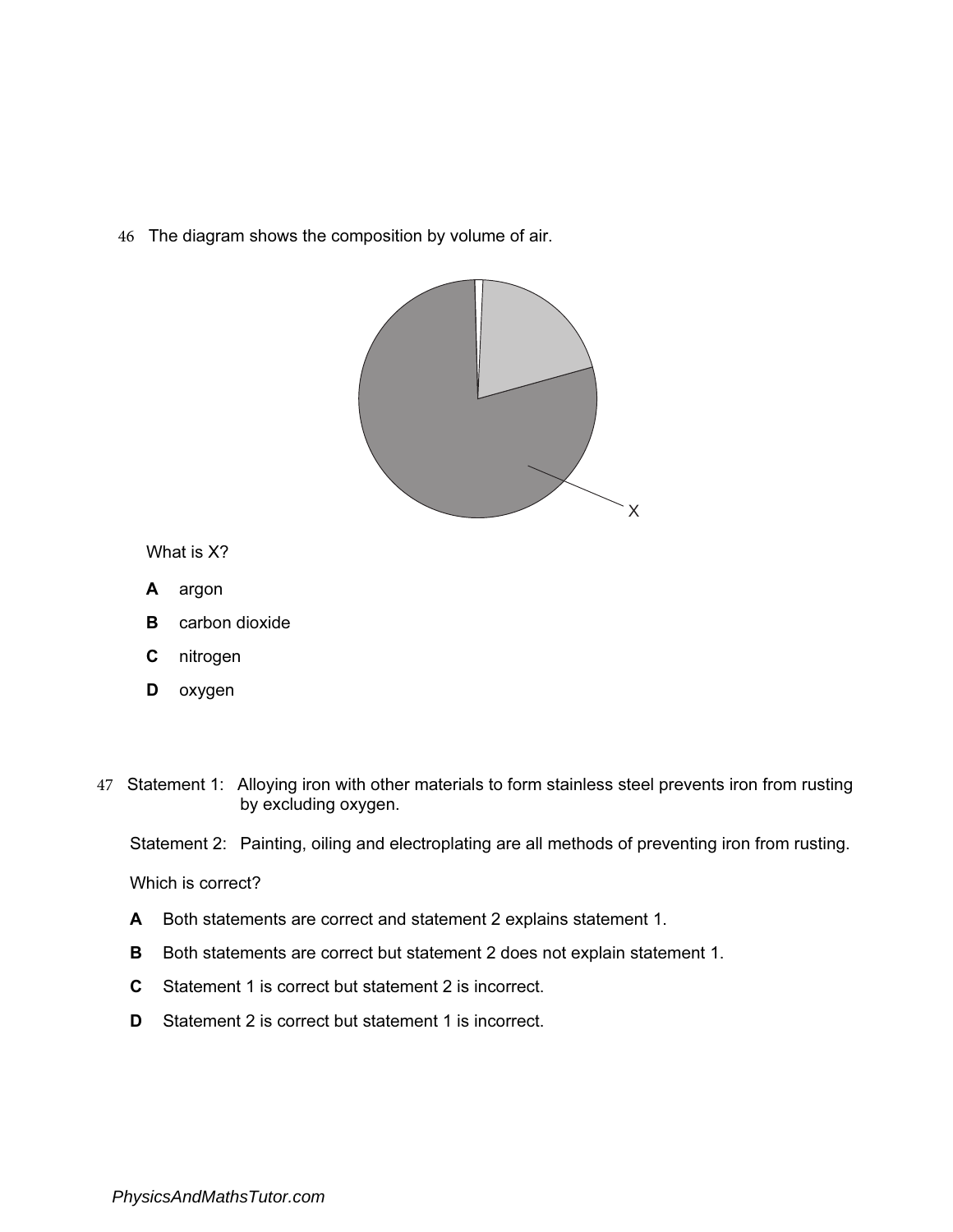| planet | composition of atmosphere         |
|--------|-----------------------------------|
| w      | argon, carbon dioxide and oxygen  |
| X      | argon, nitrogen and oxygen        |
| Y      | argon, carbon dioxide and methane |
|        | methane, nitrogen and oxygen      |

48 The table gives the composition of the atmosphere of four newly discovered planets.

On which planets is the greenhouse effect likely to occur?

- A W only
- B W, X and Z
- C W and Y only
- D W, Y and Z
- 49 Which pollutant, found in car exhaust fumes, does not come from the fuel?
	- A carbon monoxide
	- **B** hydrocarbons
	- C lead compounds
	- D nitrogen oxides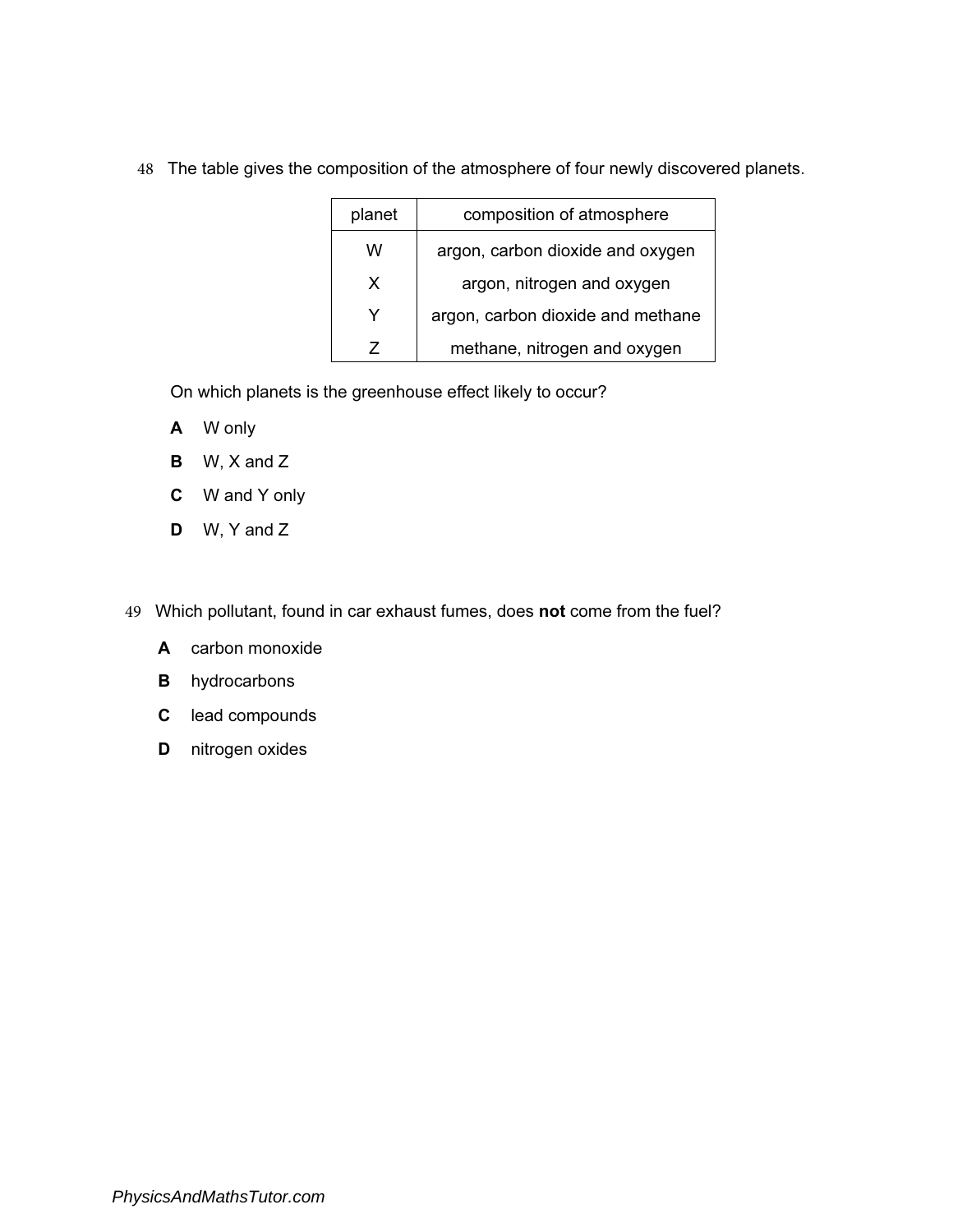50 A test-tube containing damp iron wool is inverted in water.

After three days, the water level inside the test-tube has risen.



Which statement explains this rise?

- A Iron oxide has been formed.
- **B** Iron wool has been reduced.
- C Oxygen has been formed.
- **D** The temperature of the water has risen.
- 51 Which compound in polluted air can damage stonework and kill trees?
	- A carbon dioxide
	- B carbon monoxide
	- C lead compounds
	- D sulfur dioxide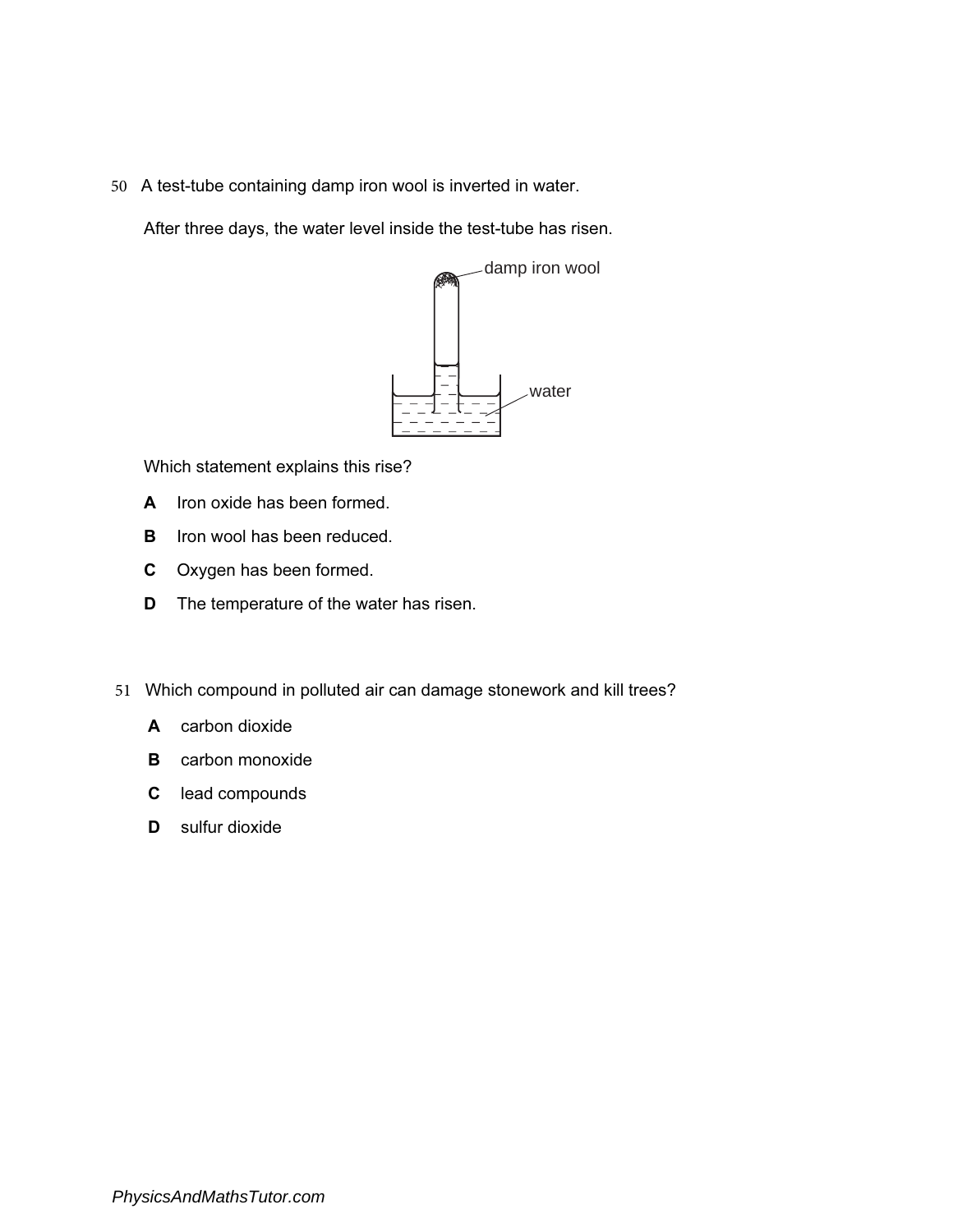52 The diagram shows three types of item.



Which method of rust prevention can be used for all three types of item?

- A coating with plastic
- **B** covering with grease
- C galvanising
- **D** using stainless steel
- 53 Which iron nail rusts?









zinc coated nail painted nail nail in

damp cloth

nail covered in grease